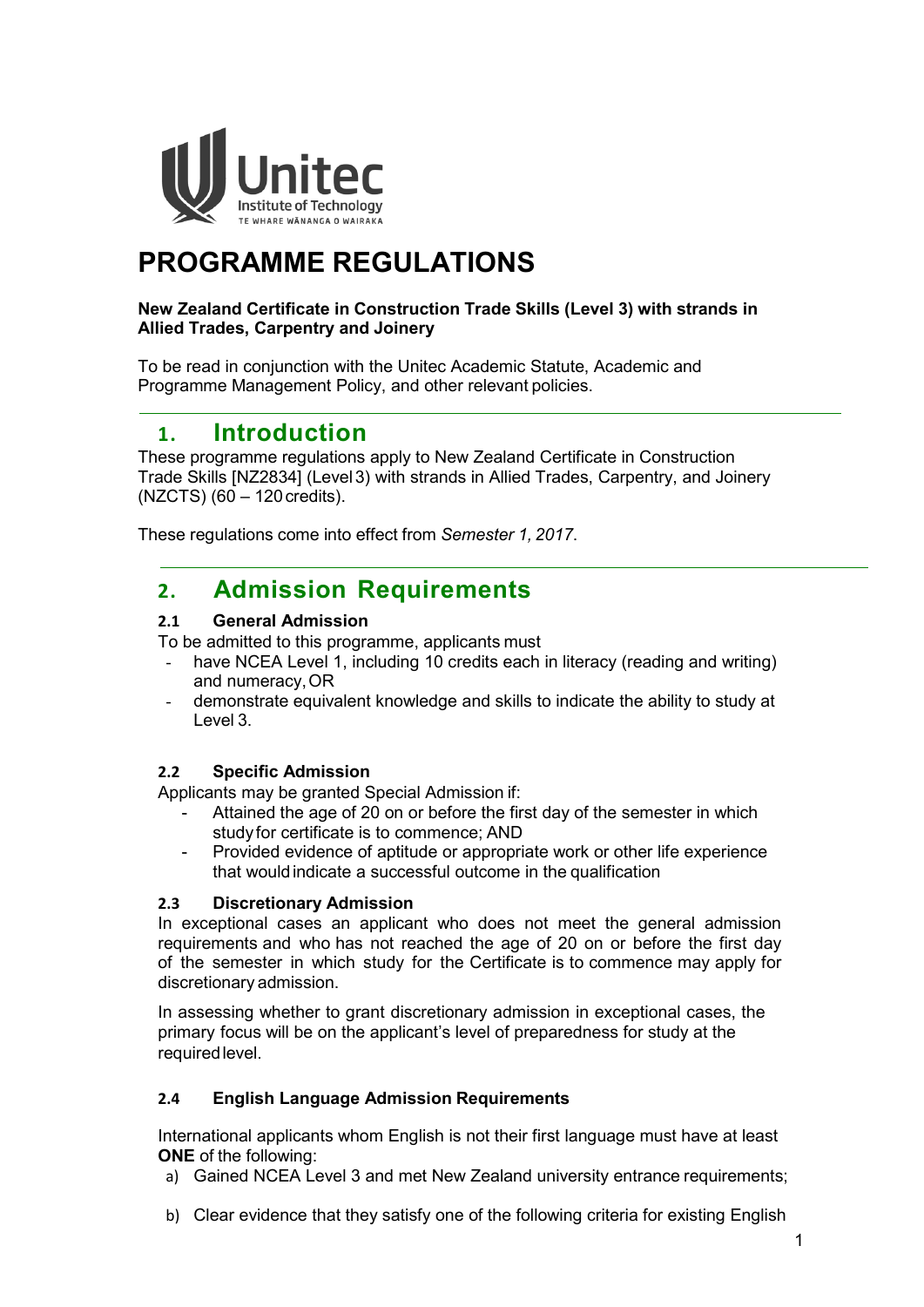proficiency:

- 1) Previous primary and secondary study in English as evidenced by completion of one of the following at schools with English as the language of instruction in countries witha student visa approval rate of at least 80 per cent:
	- i. Completion of all primary education and at least three years of secondary education (that is, the equivalent of New Zealand Forms 3 to 7 or years 9 to 13), or
	- ii. Completion of at least five years of secondary education (that is, the equivalent of New Zealand Forms 3 to 7 or years 9 to 13)
- 2) Previous tertiary study in English: clear evidence of completion of a tertiary qualification of at least three years' duration with English as the language of instruction in New Zealand, Australia, Canada, the Republic of Ireland, South Africa, the United Kingdom or the United States.
- 3) Achievement of the Certificate in English Language Teaching to Adults (CELTA)
- c) Achieved, within the preceding two years, at least one of the English proficiency outcomes listed below:
	- 1) NZ Certificate in English Language (NZCEL) with endorsement of either General, Workplace or Academic (Level 3)
	- 2) An overall IELTS band score (Academic Format) of 5.5 with no band score lower than5. The IELTS scores used must be taken from a single IELTS Test Report Form.
	- 3) An overall TOEFL Paper-based test (pBT) score of 530 (essay 4.5 TWE) OR anoverall TOEFL Internet-based test (iBT) Score of 46 (writing 14)
	- 4) University of Cambridge English Examinations: FCE, or FCE for schools with a score of
		- 162. No less than 154 in each skill
	- 5) Pearson Test of English PToE (Academic) with a score of 42.

### **3. Selection Criteria & Selection Process**

#### **3.1 Selection Criteria**

When the number of eligible applicants for admission exceeds the number of places available a selection process will be implemented. Those who have a reasonable chance of succeeding in the programme will be selected.

#### **3.2 Selection Process**

When selection is necessary it will be made by an enrolment review group under the leadership of the appropriate Academic Leader. The review group will have the delegated authority of the Programme Framework Committee to offer places to applicants.Applicants may be required to attend an interview.

# **4. Requirements for the Award of the Qualification**

#### **4.1 Credit Accumulation**

- a. To be awarded the New Zealand Certificate in Construction Trade Skills (Level 3) Carpentry Strand students must successfully complete 120 credits, accumulated in the pattern set out in Table 1, from the courses set out in Table 2a.
- b. To be awarded the New Zealand Certificate in Construction Trade Skills (Level 3) Joinery Strand students must successfully complete 90 credits, accumulated in the pattern set out in Table 1, from the courses set out in Table 2b.
- c. To be awarded the New Zealand Certificate in Construction Trade Skills (Level 3)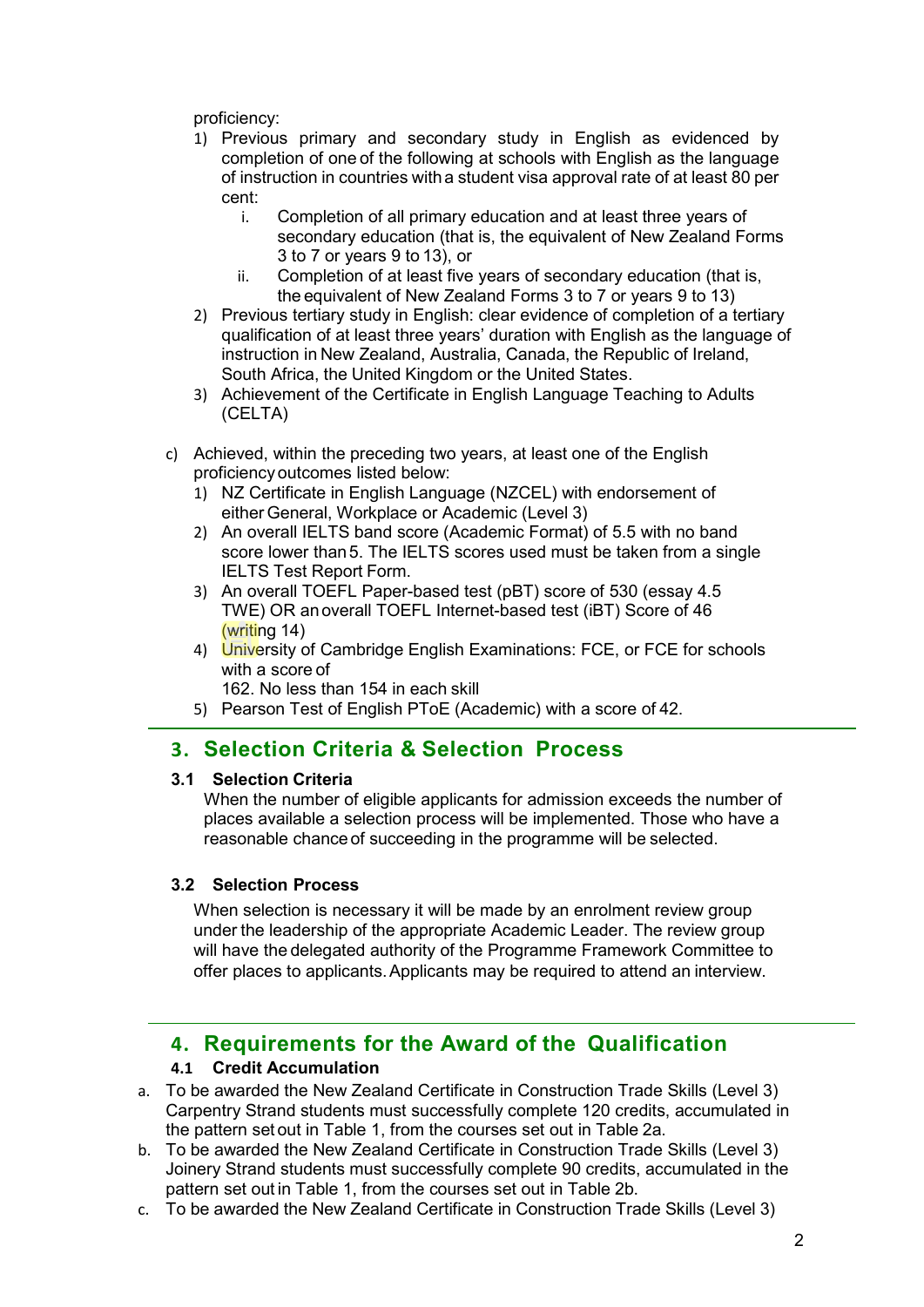Allied Trades Strand students must successfully complete 60 credits, accumulated in the pattern set out in Table 1, from the courses set out in Table 2c.

#### **Table 1: Credit Accumulation**

| Course                  | Core | Compulsory | '∩tal |
|-------------------------|------|------------|-------|
| Level 3                 |      |            |       |
| <b>Carpentry Strand</b> | 30   | 90         | 120   |
| Joinery Strand          | 30   | 60         | 90    |
| <b>Allied Trades</b>    | 30   |            | 60    |

#### **4.2 Course details**

### **a). Course Details for Carpentry Strand**

All courses are compulsory

#### **Table 2a. Course Details for Carpentry Strand**

|                 | <b>Course No. Course Name</b>                   | <b>Credits</b> | <b>Pre-requisites</b> | <b>Co-requisites</b> |
|-----------------|-------------------------------------------------|----------------|-----------------------|----------------------|
| Level 3         |                                                 |                |                       |                      |
| CIBC3911        | <b>Workplace Safety</b>                         | 20             | Nil                   | Nil                  |
|                 | <b>Frameworks and Practices</b>                 |                |                       |                      |
|                 | CIBC3512 Skills for Construction Trades         | 10             | Nil                   | Nil                  |
|                 |                                                 |                |                       |                      |
|                 | CIBC3513 Carpentry Terminology                  | 10             | Nil                   | CIBC3911,            |
|                 | and Concepts                                    |                |                       | <b>CIBC3512</b>      |
|                 | CIBC3514 Building Technology and                | 10             | Nil                   | <b>CIBC3911</b>      |
|                 | CIBC3515 Construction and Installation          | 10             | Nil                   | <b>CIBC3911</b>      |
|                 | <b>CIBC3516 Carpentry Project Preliminaries</b> | 15             | Nil                   | <b>CIBC3911</b>      |
| <b>CIBC3517</b> | <b>Carpentry Project Foundations</b>            | 15             | Nil                   | <b>CIBC3911</b>      |
|                 | CIBC3518 Carpentry Project Frames,              | 15             | Nil                   | <b>CIBC3911</b>      |
|                 | CIBC3519 Carpentry Project Interior             | 15             | Nil                   | <b>CIBC3911</b>      |
|                 | Total                                           | 120            |                       |                      |

#### **b). Course Details for Joinery Strand**

All courses are compulsory

#### **Table 2b. Course Details for Joinery Strand**

|         | Course No. Course Name                                | <b>Credits</b> | <b>Pre-requisites</b> Co-requisites |     |
|---------|-------------------------------------------------------|----------------|-------------------------------------|-----|
| Level 3 |                                                       |                |                                     |     |
|         | CIBC3911 Workplace Safety<br>Frameworks and Practices | 20             | Nil                                 | Nil |
|         | CIBC3512 Skills for Construction Trades               | 10             | Nil                                 | Nil |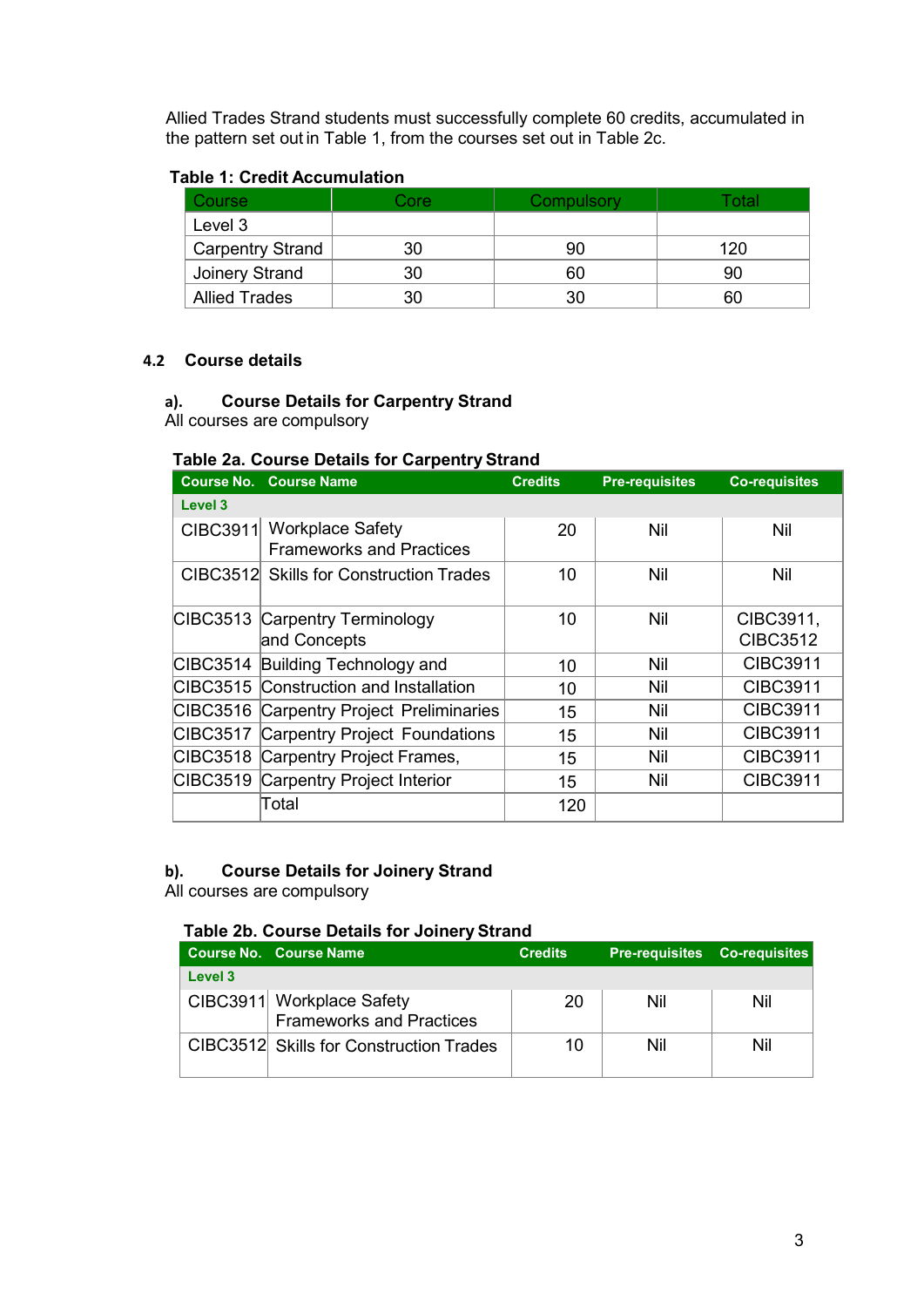| CIBC3521 Joiner Terminology and<br>Concepts | 10 | Nil | CIBC3911,<br><b>CIBC3512</b> |
|---------------------------------------------|----|-----|------------------------------|
| CIBC3522 Joinery Materials and Hardware     | 10 | Nil | <b>CIBC3911</b>              |
| CIBC3523 Machining, construction,           | 10 | Nil | <b>CIBC3911</b>              |
| CIBC3524 Joinery Project 1                  | 15 | Nil | <b>CIBC3911</b>              |
| CIBC3525 Joinery Project 2                  | 15 | Nil | <b>CIBC3911</b>              |
| Total                                       | 90 |     |                              |

#### **c). Course Details for Allied Trades Strand**

All courses are compulsory

#### **Table 2a. Course Details for Allied Trades Strand**

|                 | <b>Course No. Course Name</b>                              | <b>Credits</b> | <b>Pre-requisites</b> | <b>Co-requisites</b>         |
|-----------------|------------------------------------------------------------|----------------|-----------------------|------------------------------|
| Level 3         |                                                            |                |                       |                              |
| CIBC3911        | <b>Workplace Safety</b><br><b>Frameworks and Practices</b> | 20             | Nil                   | Nil                          |
| <b>CIBC3512</b> | <b>Skills for Construction Trades</b>                      | 10             | Nil                   | Nil                          |
|                 | CIBC3526 Terminology and Job<br>Role Knowledge             | 10             | Nil                   | CIBC3911,<br><b>CIBC3512</b> |
| <b>CIBC3527</b> | <b>Allied Trades Project</b>                               | 20             | Nil                   |                              |
|                 | Total                                                      | 60             |                       |                              |

### **5. Credit Recognition**

#### **5.1 Cross Credit**

Cross credits decisions will be made on a case-by-case basis in accordance with the Unitec Credit Recognition Policy.

#### **5.2 Assessment of Prior Learning (APL)**

Assessment of Prior Learning will be available for all courses. APL decisions will be made on a case-by-case basis as per the Unitec Assessment of Prior [Learning](https://unitecnz-my.sharepoint.com/personal/cking2_unitec_ac_nz/projectmanagement/vetnursing/Shared%20Documents/Academic%20Case/Unitec%20Policies/Assessment%20of%20Prior%20Learning%20Policy.pdf) [Policy.](https://unitecnz-my.sharepoint.com/personal/cking2_unitec_ac_nz/projectmanagement/vetnursing/Shared%20Documents/Academic%20Case/Unitec%20Policies/Assessment%20of%20Prior%20Learning%20Policy.pdf)

### **6. Assessment Regulations**

#### **6.1 Assessment in Te Reo**

Students wishing to complete assessments using Te Reo Māori may do so as per the

Unitec Assessment in Te Reo Māori policy.

#### **6.2 Assessment Basis**

All written assessment is achievement based using a 4-point grading scale.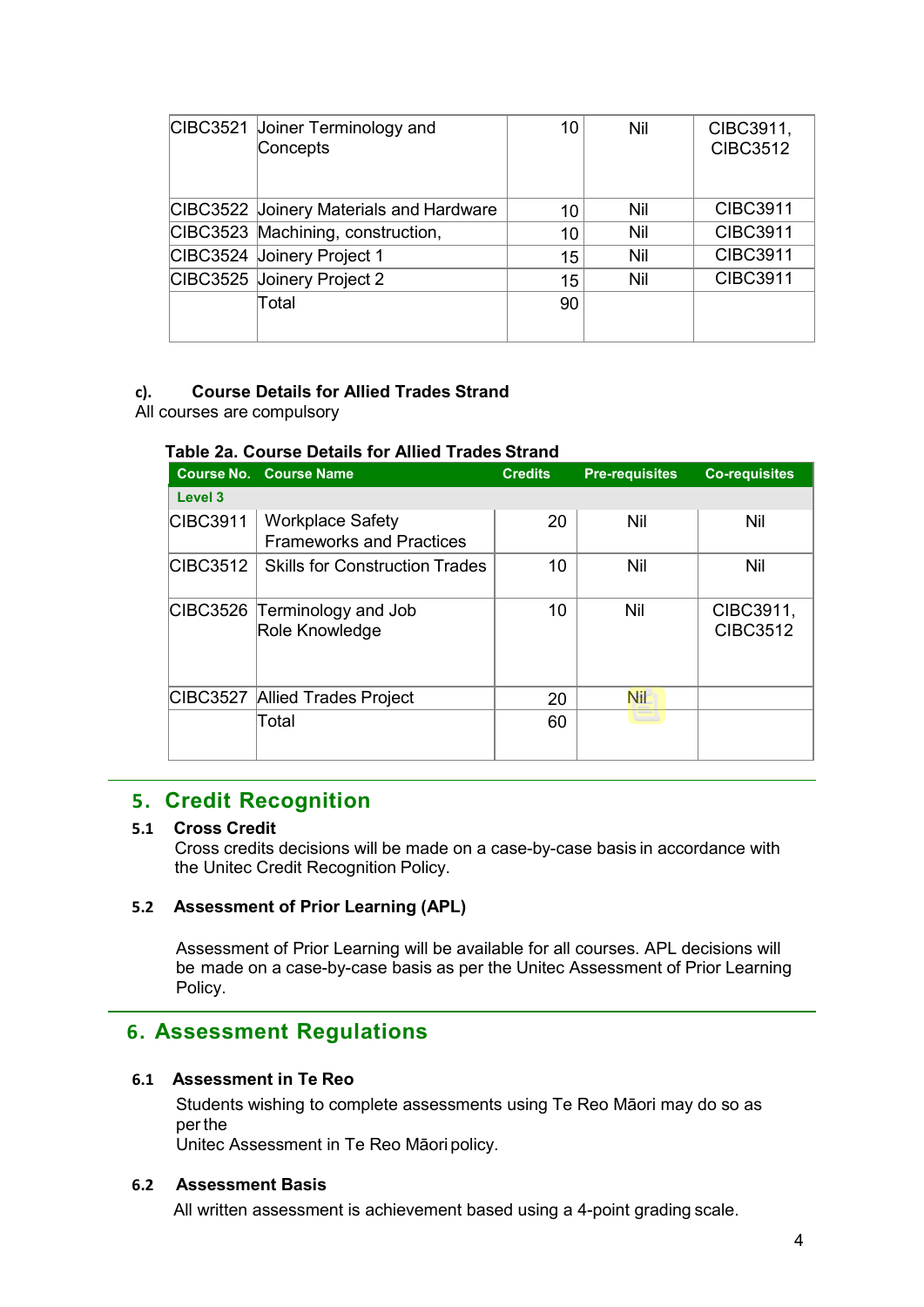#### **6.3 Course grades / Calculation of course grades**

- **-** All student work will be graded using grade related criteria.
- **-** Students need to be competent in all mandatory practical components of a course/s to pass the course.
- **-** The final course grade will be determined by the weighted average of assessment marks achieved in summative assessments and reported according to thefollowing grade criteria:

| Grade | <b>Description</b>    | <b>Credits Earned or not</b> |
|-------|-----------------------|------------------------------|
|       | Pass with distinction | <b>Credits Earned</b>        |
|       | Pass with merit       | <b>Credits Earned</b>        |
|       | Pass                  | <b>Credits Earned</b>        |
|       | Fail                  | No Credits Earned            |

- Students may be awarded one of the following administrative grades for a course where appropriate:

| $G$ rade | <b>Meaning</b>                  | <b>Criteria</b>                                                                                                                                                                                                                                                                                                                                                                                                                     |
|----------|---------------------------------|-------------------------------------------------------------------------------------------------------------------------------------------------------------------------------------------------------------------------------------------------------------------------------------------------------------------------------------------------------------------------------------------------------------------------------------|
|          | <b>CR</b> Credit<br>Recognition | Credit earned through Cross Credit from<br>another qualification and/or through the<br>Assessment of Prior Learning.                                                                                                                                                                                                                                                                                                                |
|          | <b>DEF</b> Deferred             | Where a student can, with the approval of the<br>Programme Framework Committee, complete a<br>course assessment beyond the scheduled date.<br>Unless an exception to this is approved by the<br>Programme Framework Committee, any deferred<br>grade remaining on a student's record beyond a<br>duration equal to that of the original course will be<br>changed to the grade to which the student would<br>otherwise be entitled. |
|          | <b>DNC</b> Did not<br>complete  | DNC is recorded if a student has either withdrawn<br>after 75% of the scheduled course duration, or not<br>attempted a compulsory item of assessment within a<br>course. No credits earned.                                                                                                                                                                                                                                         |
|          | <b>W</b> Withdrawn              | W is recorded if a student withdraws from a course after<br>10% of the scheduled course duration and up to, or at the<br>date at which 75% of the scheduled course has passed.<br>No credits earned.                                                                                                                                                                                                                                |

**-** Final grades for courses which have practical components will be determined by the grade gained in the written component of the summative assessment following successful achievement of all practical assessment.

#### **6.4 Submission and late submission of work**

- **-** The due dates of assessment items will be notified in course information.
- **-** Specific requirements regarding individual assessments will be notified in course information.
- **-**